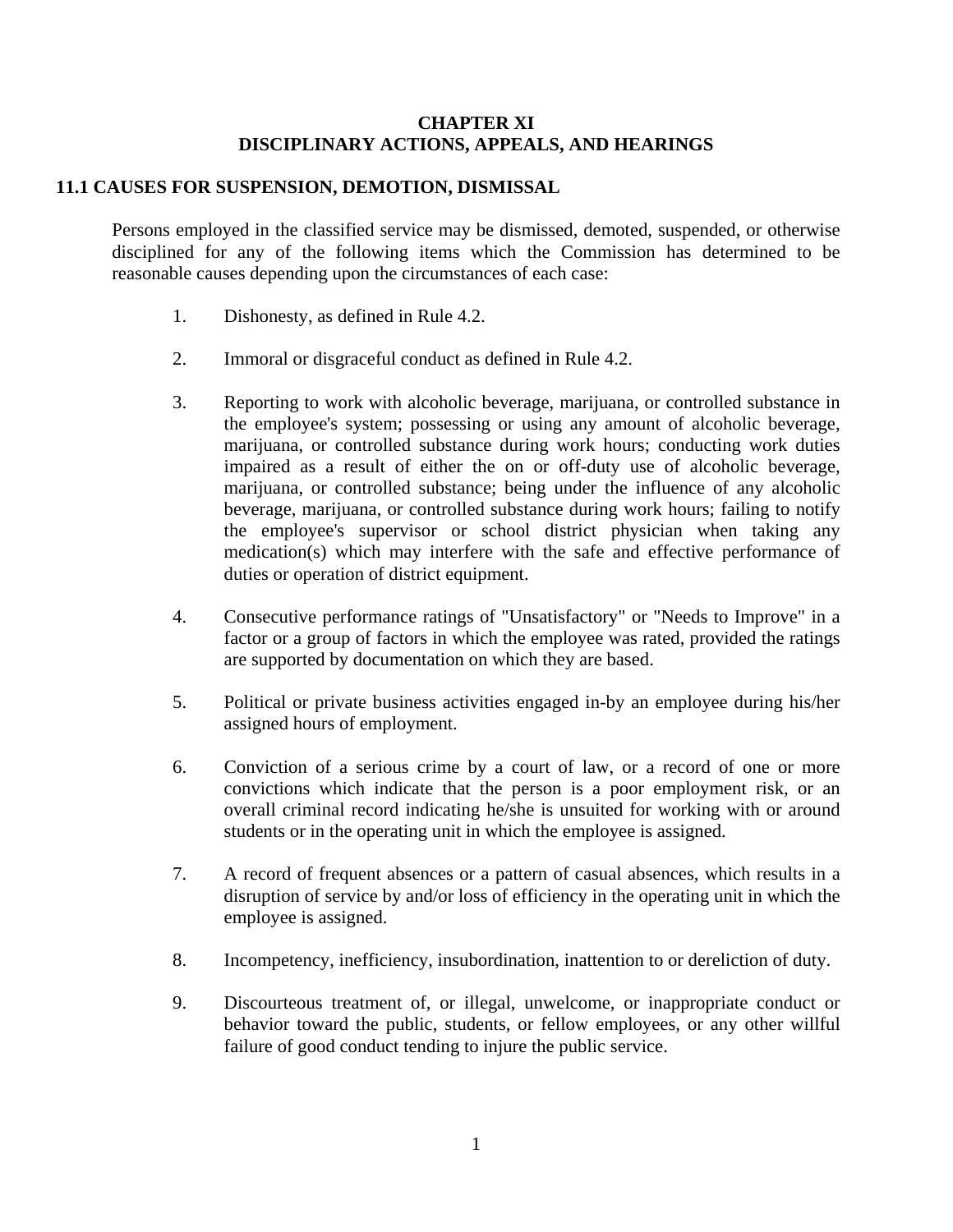- 10. Any willful or persistent violation of the provisions of the Education Code or Board of Education, Personnel Commission, or administration approved policies, rules, regulations, procedures, or established practices.
- 11. Use of fraud, deception, misrepresentation, misstatement or omission of material fact(s), whether intentional, unintentional, or negligently, in obtaining employment, or a place on an employment eligibility list.
- 12. Causes specified in Education Code Section 45303, 44010, 44011, and 45124.
- 13. Evidence of the advocacy of the overthrow or disruption of governments of the United States, the State of California, or other public bodies, by force, violence, or unlawful means.
- 14. Violation of state or federal law or regulation, or Board of Education policy regarding the prohibition of unlawful discrimination in employment practices or toward individuals or groups.
- 15. Failure to meet job requirements such as loss of licenses or expiration of required certificates or licenses.

References: California Education Code: 45302, 45303

# **11.2 CHARGES BY THE PUBLIC**

The public, for proper cause, may file complaints against an employee in the classified service by filing written charges with the Board of Education's authorized agent. The authorized agent may make such investigation and shall take such action as it deems proper. If its decision results in suspension, demotion, or dismissal, the procedures set forth in Rule 11.5 shall be followed.

### **11.3 DISMISSAL DURING PROBATIONARY PERIOD**

The Board of Education may dismiss an employee at any time during his period of probation, but the Commission must be notified in writing within seven days from the date of dismissal.

### **11.4 PROCEDURE TO BE FOLLOWED IN SUSPENSION, DEMOTION OR DISMISSAL**

### A. ACTION BY THE BOARD OF EDUCATION

The Board of Education or its authorized agent may suspend an employee for not more than 30 days without pay or may dismiss, demote, or take other disciplinary action for any of the items enumerated in Rule 11.1.

Reference: California Education Code 45304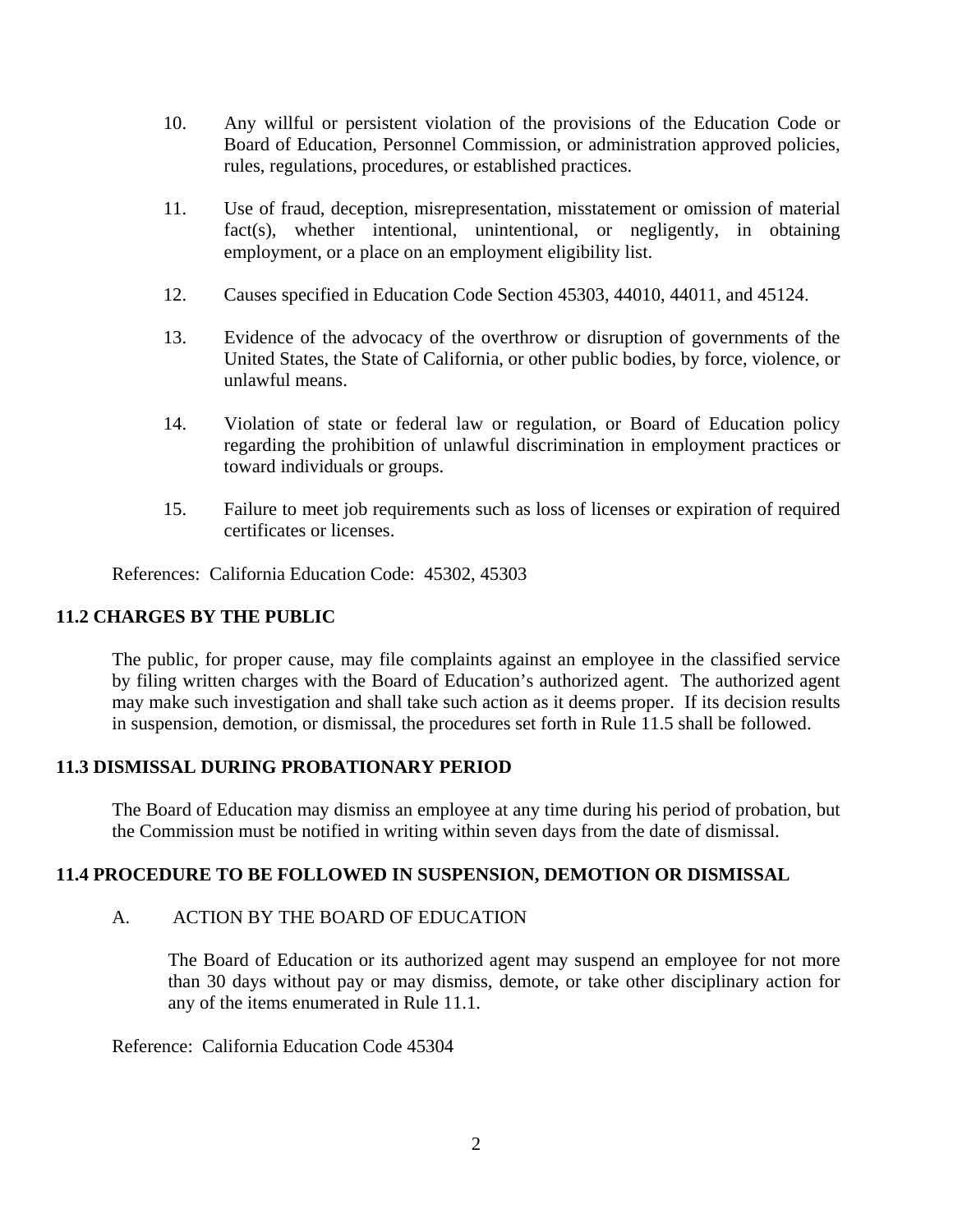### B. FILING OF WRITTEN CHARGES

The Board of Education or its authorized agent shall file written charges in clear and concise language with the Commission within seven days following the effective date of disciplinary action. The Executive Officer shall, within ten days of the date of disciplinary action, furnish the employee with a copy of the charges filed against him/her. The intent of this provision shall be deemed to have been carried out if a certified letter has been mailed to the last mailing address given by employee to the district on official address change forms provided by the district.

Reference: California Education Code: 45304

### C. IMMEDIATE SUSPENSION

Any employee whose services are unsatisfactory for any of the items enumerated in Rule 11.1 may be immediately suspended.

Reference: California Education Code 45304

## **11.5 APPEAL OF DISCIPLINARY ACTION**

- A. An appeal under Education Code Section 45305 can only be made on the following grounds:
	- 1. That the procedures set forth in these rules have not been followed.
	- 2. That the removal was made because of affiliations, political or religious beliefs or opinions, race, color, or marital status.
	- 3. That the charges made do not constitute sufficient cause for the action taken.
	- 4. That the action taken was not in accord with the facts.
	- 5. That there has been an abuse of discretion.

Reference: California Education Code: 45305, 45306

#### B. TIME AND CONDUCT OF HEARING

An appeal shall be presented to the Personnel Commission at the next regularly scheduled meeting. The Commission shall coordinate the hearing of said charges within a reasonable length of time from the receipt of the appeal. The investigation and hearing shall be confined to the reasons for action as charged by the Board of Education or its assignee and the relevant defenses set forth in the appeal and answer. The Board of Education or its assignee shall first present evidence in support of the charges to the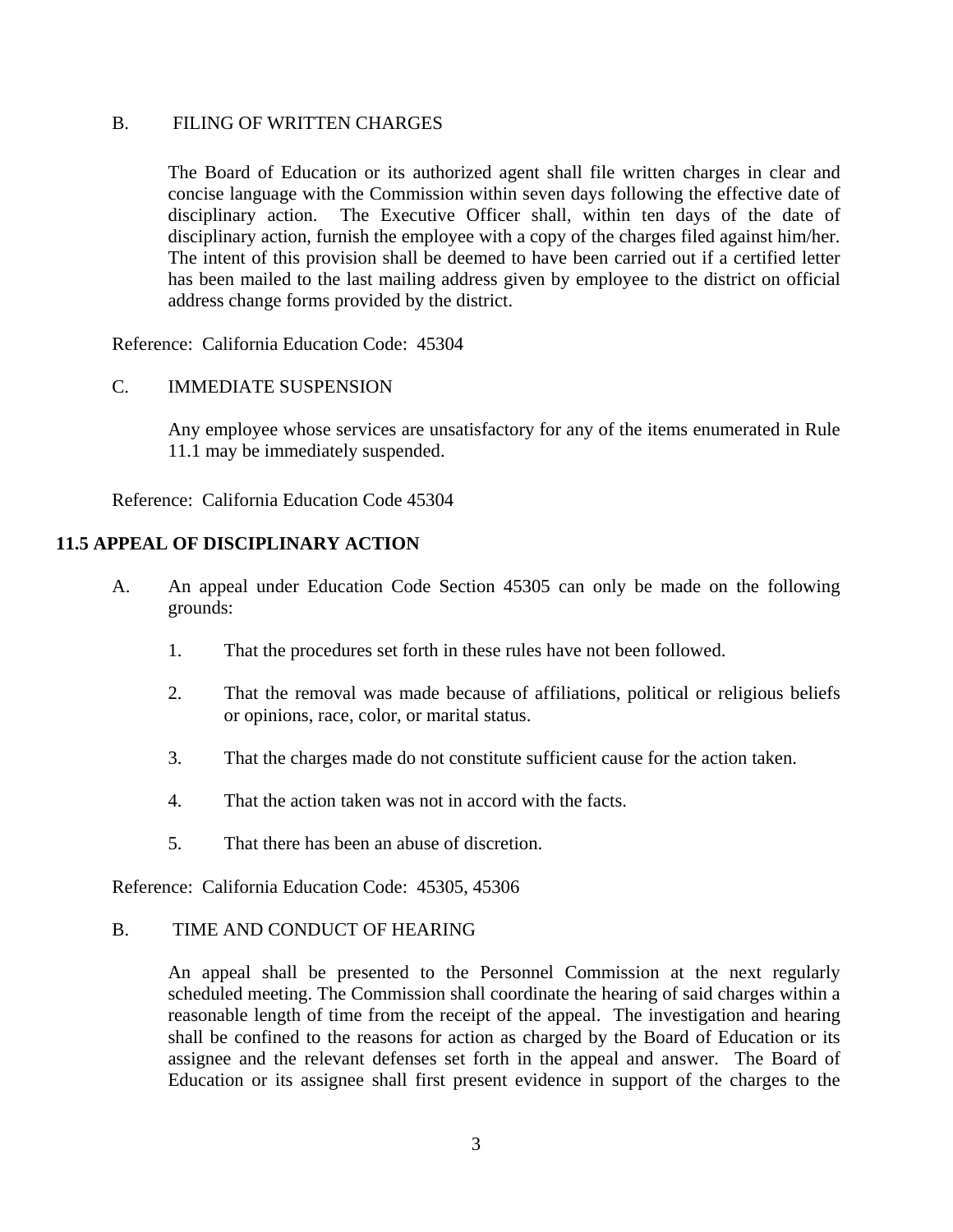Commission. The appealing employee or his/her representative shall then have the right to present evidence.

Witnesses desired by either side shall be subpoenaed by the Commission as provided in the Act, but requests for subpoenas must be filed with the Commission at least five working days prior to the date of the hearing. A list of witnesses shall be submitted to the Commission at least five working days prior to the date of the hearing. At the conclusion of the hearing, the matter shall be given consideration, either in open or executive session after which a decision shall be made. The accused employee may waive his rights to a public hearing.

Testimony of all witnesses shall be presented orally at the hearing. If, in the opinion of the Commission, a witness has good and sufficient reason for being unable to be present, written testimony will be accepted under the following conditions:

- 1. Such evidence must be submitted by sworn affidavit of the witness. The affidavit shall be confined to a statement of facts bearing on the case and within the knowledge of the witness, and shall not contain any conclusions of the witness, except that a witness who qualifies as an expert may express his opinion based upon the facts which he has recited.
- 2. Copies of all such affidavits must be filed with the Commission at least three days prior to the date of the hearing, and may be inspected by the other party to the hearing, who shall be notified of the filing of such affidavits.
- 3. The Commission may reject any such affidavit submitted which fails to comply with any of the foregoing conditions.

Reference: California Education Code 45311

# C. TECHNICAL RULES OF EVIDENCE NOT FOLLOWED

All hearings before the Commission shall be governed by the Rules and Regulations of the Classified Service. Neither the Commission nor any Commissioner, nor the Personnel Commission Executive Officer nor other authorized agent of the Commission shall be bound by the technical rules of evidence. No informality in any proceeding or in the manner of taking testimony before the Commission or any Commissioner, or the Personnel Commission Executive Officer or any authorized agent of the Board shall invalidate any order, division or rule or regulation made, approved, or confirmed by the Commission.

### D. HEARING OFFICER'S REPORT

Whenever the Commission appoints a hearing officer to conduct an appeal hearing, the hearing officer shall submit a written report of findings and recommendations to the Commission within a reasonable period of time after the hearing is completed. Soon after the receipt and review of the hearing officer's report of findings and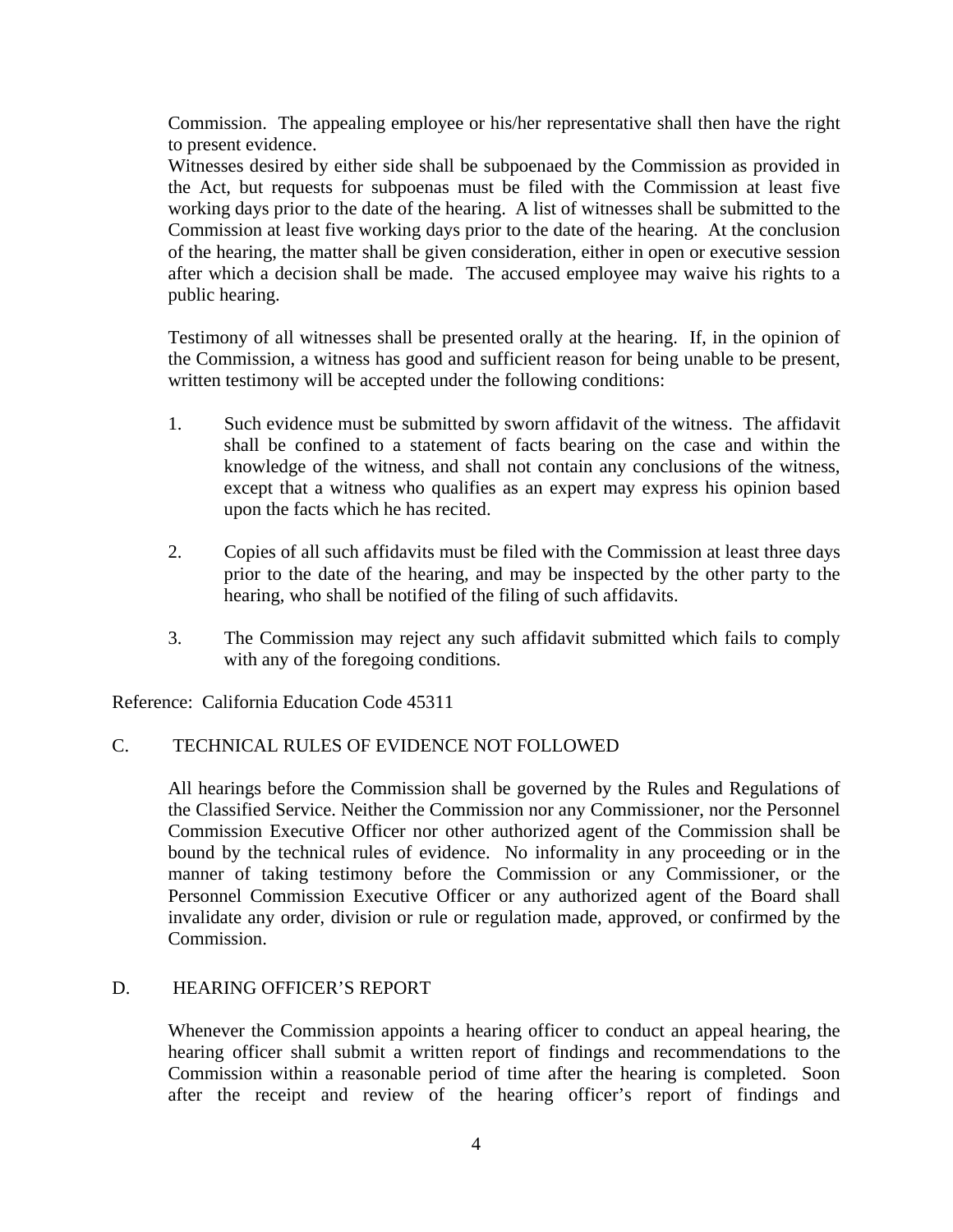recommendations, the Commission shall provide a copy of such hearing officer's report to the appealing employee and to his/her designee and to the representative of the Board of Education. Before making a final decision regarding the hearing officer's recommendations, the Commission shall provide both parties an opportunity to address the Commission in open or closed session regarding the hearing officer's recommendations.

Reference: California Education Code 45312

### E. FINDINGS AND JUDGMENT OF THE COMMISSION

The findings and judgment of the Commission, arrived at by majority action, shall be rendered in written form within 30 days from receipt of the hearing officer's report. Copies shall be sent to Board of Education and the employee concerned and or his/her representative

### F. FAILURE TO APPEAL OR ANSWER

If the accused employee fails to appeal within the time provided herein, or if the accused employee files written notice of appeal, but does not file his written answer as herein provided, the order of disciplinary action shall be final without any action of the Commission.

### **11.6 COMPENSATION UPON SUSTAINING THE APPEAL**

REINSTATEMENT AND COMPENSATION UPON SUSTAINING THE EMPLOYEE. If the Commission sustains the employee, it may order all or part of his full compensation from the time of suspension, demotion, or dismissal, and it shall order his reinstatement upon such terms and conditions as it may determine appropriate. The Commission may modify the disciplinary action, but may not make the action more stringent than that approved by the Board. In addition, the Commission may direct such other action as it may find necessary to effect a just settlement of the appeal, including, but not limited to, compensation for all or part of the legitimate expenses incurred in pursuit of the appeal, seniority credit for off-duty time pending reinstatement, transfer or change of location of the employee, and expunction from the employee's personnel record of disciplinary actions, cause, and charges which were not sustained by the Commission. Upon receipt of the Commission's written decision the Board shall forthwith comply with the provisions thereof. When the Board has fully complied with the Commission's decision it shall so notify the Commission in writing.

Reference: California Education Code 45307

## **11.7 DISMISSED OR CONVICTED EMPLOYEES NOT ELIGIBLE FOR RE-EMPLOYMENT**

Any classified employee dismissed from employment with the district shall be removed forthwith from all eligibility lists and may not take examinations thereafter without specific consent of the Board of Education or designee.